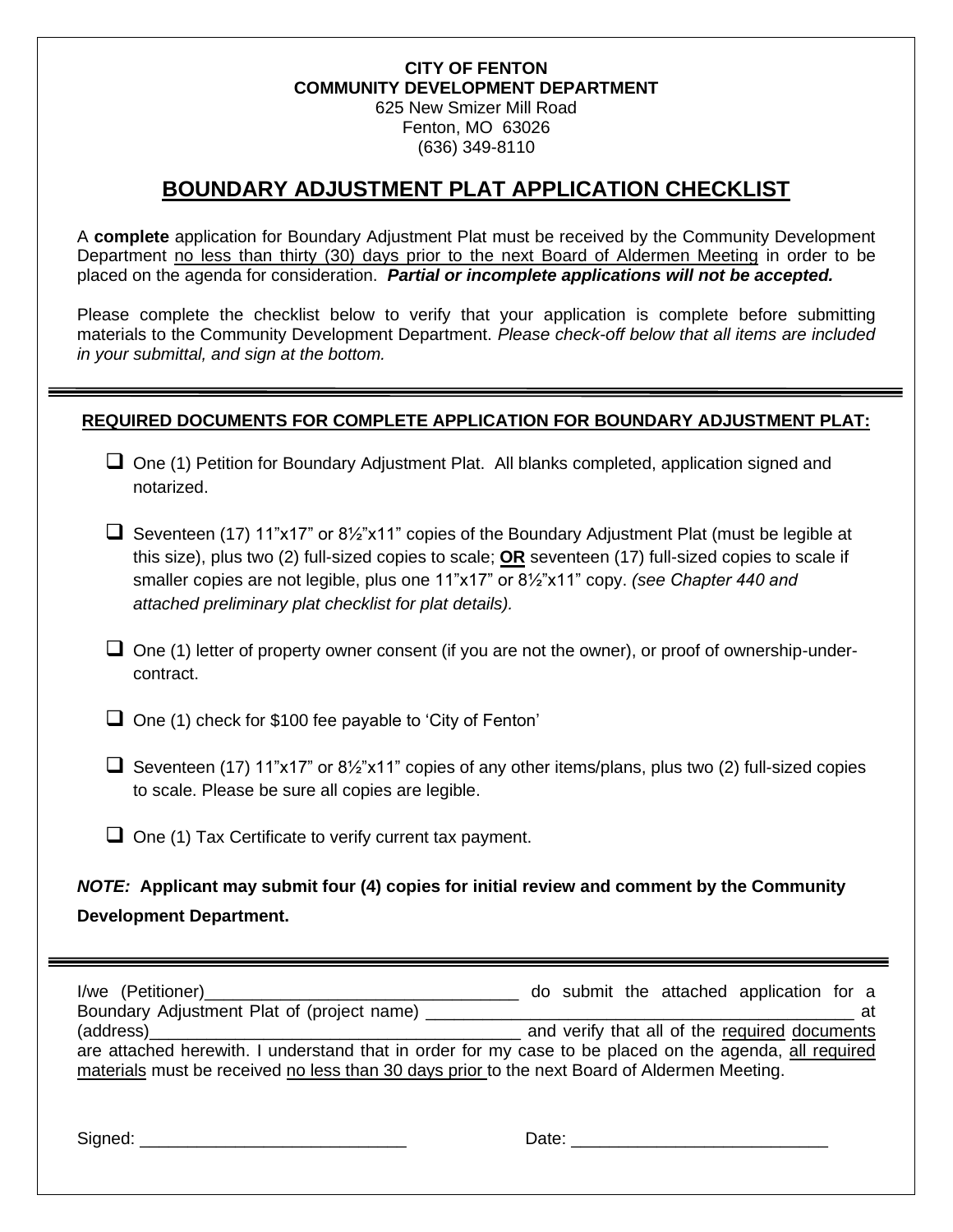### **City of Fenton Community Development Department** 625 New Smizer Mill Road Fenton, MO 63026 (636) 349-8110

# **PETITION FOR BOUNDARY ADJUSTMENT PLAT**

**DATE: \_\_\_\_\_\_\_\_\_\_\_\_\_\_\_\_\_\_\_\_\_\_\_\_\_\_\_\_ PETITION NO.: \_\_\_\_\_\_\_\_\_\_\_\_\_\_\_**

**DATE PAID: \_\_\_\_\_\_\_\_\_\_\_\_\_\_\_\_\_\_\_\_\_\_\_\_ FEE: \_\_\_\_\_\_\_\_\_\_\_\_\_\_\_\_\_\_\_\_\_\_\_** 

Now comes \_\_\_\_\_\_\_\_\_\_\_\_\_\_\_\_\_\_\_\_\_\_\_\_\_\_\_\_ and state(s) to the Board of Aldermen that he (she) (they) has (have) the following legal interest in the tract of land located within the legal boundaries of the City of Fenton.

A. Address and legal description of property. (Legal description can be attached)

B. Legal description of portion of the property for which is petitioned giving angles, bearings, and distances. (Legal description can be attached)

\_\_\_\_\_\_\_\_\_\_\_\_\_\_\_\_\_\_\_\_\_\_\_\_\_\_\_\_\_\_\_\_\_\_\_\_\_\_\_\_\_\_\_\_\_\_\_\_\_\_\_\_\_\_\_\_\_\_\_\_\_\_\_\_\_\_\_\_\_\_\_\_ \_\_\_\_\_\_\_\_\_\_\_\_\_\_\_\_\_\_\_\_\_\_\_\_\_\_\_\_\_\_\_\_\_\_\_\_\_\_\_\_\_\_\_\_\_\_\_\_\_\_\_\_\_\_\_\_\_\_\_\_\_\_\_\_\_\_\_\_\_\_\_\_ \_\_\_\_\_\_\_\_\_\_\_\_\_\_\_\_\_\_\_\_\_\_\_\_\_\_\_\_\_\_\_\_\_\_\_\_\_\_\_\_\_\_\_\_\_\_\_\_\_\_\_\_\_\_\_\_\_\_\_\_\_\_\_\_\_\_\_\_\_\_\_\_ \_\_\_\_\_\_\_\_\_\_\_\_\_\_\_\_\_\_\_\_\_\_\_\_\_\_\_\_\_\_\_\_\_\_\_\_\_\_\_\_\_\_\_\_\_\_\_\_\_\_\_\_\_\_\_\_\_\_\_\_\_\_\_\_\_\_\_\_\_\_\_\_

\_\_\_\_\_\_\_\_\_\_\_\_\_\_\_\_\_\_\_\_\_\_\_\_\_\_\_\_\_\_\_\_\_\_\_\_\_\_\_\_\_\_\_\_\_\_\_\_\_\_\_\_\_\_\_\_\_\_\_\_\_\_\_\_\_\_\_\_\_\_\_\_ \_\_\_\_\_\_\_\_\_\_\_\_\_\_\_\_\_\_\_\_\_\_\_\_\_\_\_\_\_\_\_\_\_\_\_\_\_\_\_\_\_\_\_\_\_\_\_\_\_\_\_\_\_\_\_\_\_\_\_\_\_\_\_\_\_\_\_\_\_\_\_\_ \_\_\_\_\_\_\_\_\_\_\_\_\_\_\_\_\_\_\_\_\_\_\_\_\_\_\_\_\_\_\_\_\_\_\_\_\_\_\_\_\_\_\_\_\_\_\_\_\_\_\_\_\_\_\_\_\_\_\_\_\_\_\_\_\_\_\_\_\_\_\_\_ \_\_\_\_\_\_\_\_\_\_\_\_\_\_\_\_\_\_\_\_\_\_\_\_\_\_\_\_\_\_\_\_\_\_\_\_\_\_\_\_\_\_\_\_\_\_\_\_\_\_\_\_\_\_\_\_\_\_\_\_\_\_\_\_\_\_\_\_\_\_\_\_

- C. Boundary Adjustment Plat of property prepared by a registered engineer or land surveyor. (Survey or plat must be attached to this petition.)
- D. Acreage to nearest tenth of an acre of the portion for which boundary adjustment plat is petitioned: \_\_\_\_\_\_\_\_\_ acres. From \_\_\_\_\_\_\_to \_\_\_\_\_\_\_ lots.
- E. Returned signed and notarized application, fee, and seventeen (17) 11"x17" or 8½"x11" sets and two (2) full-sized sets to scale of any plans to the Community Development Department. Please submit seventeen (17) full-sized sets to scale of all items/plans plus one 11"X17" or 8½"x11" copy if smaller plans are not legible.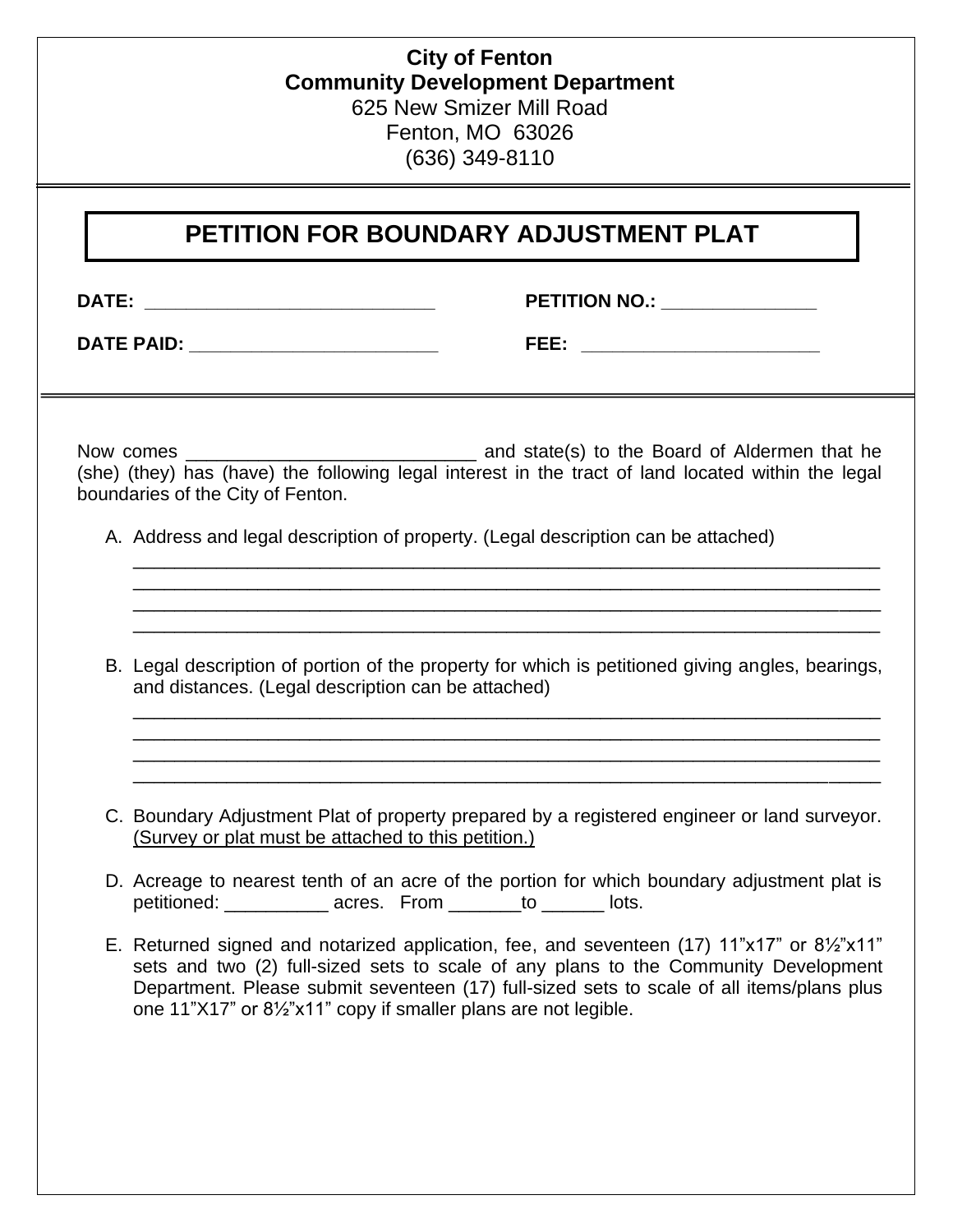#### **PETITION FOR BOUNDARY ADJUSTMENT PLAT FOR A Page 2**

i e

I (we) hereby certify that I (we) have a legal interest in the described property or I (we) am (are) the duly appointed representative(s) of the property owner and that all information given herein is true and a statement of fact. As owner(s) or petitioner(s), I (we) will comply with all requirements of the City of Fenton Zoning Code including: setback line, off-street, and public improvements.

| (Print Name)                                                                                                                                                                                                                                               |  | (Petitioner's Signature) |
|------------------------------------------------------------------------------------------------------------------------------------------------------------------------------------------------------------------------------------------------------------|--|--------------------------|
|                                                                                                                                                                                                                                                            |  |                          |
| <u> 1989 - Johann John Stein, markin film yn y brenin y brenin y brenin y brenin y brenin y brenin y brenin y br</u>                                                                                                                                       |  |                          |
| Subscribed and sworn to before me this _____ day of ____________________________ 20____.                                                                                                                                                                   |  |                          |
| <b>SEAL:</b>                                                                                                                                                                                                                                               |  |                          |
|                                                                                                                                                                                                                                                            |  | (Notary Public)          |
| My Commission expires: _______________________                                                                                                                                                                                                             |  |                          |
|                                                                                                                                                                                                                                                            |  |                          |
|                                                                                                                                                                                                                                                            |  |                          |
|                                                                                                                                                                                                                                                            |  |                          |
|                                                                                                                                                                                                                                                            |  |                          |
| <b>REMINDER:</b> Applications, all attachments, and fee must be received by the Community<br>Development Department at no less than thirty (30) days prior to the next Board of<br>Aldermen Meeting in order to be placed on the agenda for consideration. |  |                          |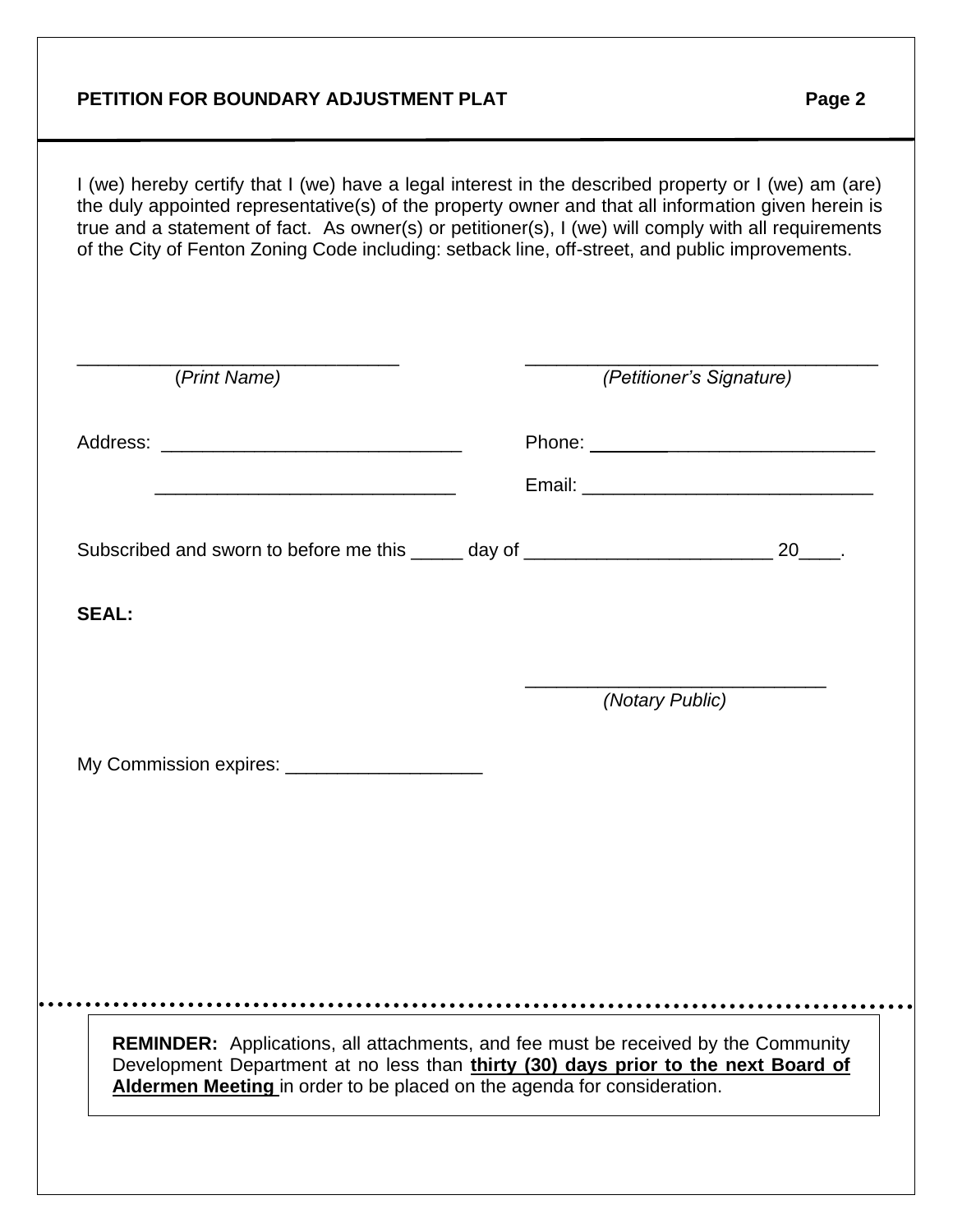#### **BOUNDARY ADJUSTMENT PLATS SUBMITTED TO THE BOARD OF ALDERMEN FOR REVIEW AND APPROVAL MUST CONTAIN THE FOLLOWING INFORMATION:**

- ❑ The boundary adjustment plat shall be prepared by a registered engineer or land surveyor, at a scale of one (1) inch = fifty (50) feet, on one (1) or more sheets whose maximum dimensions are thirty-six (36) by forty-two (42) inches.
- ❑ Name of subdivision and description of property.
- ❑ Signature block for the City of Fenton City Clerk and the Community Development Director (see attached example).
- $\Box$  Signature block for the lien holder (if applicable).
- ❑ Signature block for the property owner.
- ❑ North arrow and graphic scale.
- ❑ The boundary lines within the out-boundary lines of the subdivision with accurate distances and bearings; also all section, U.S. Survey and congressional township and range lines; and the boundary lines of municipalities, sewer and school districts, and other legally established districts within and the name of or description of any of the same adjacent to or abutting on the subdivision.
- ❑ All lot lines and an identification system for all lots, an accurate delineation of any property offered for dedication to public use, and lines of adjacent streets and alleys with their widths and names, and angle of intersection of all streets.
- ❑ Building lines and buffer areas, including minimum side and rear setbacks on the adjusted lots.
- ❑ Location of all existing buildings on the property (if applicable). All required setbacks and easements or streets, services, or utilities, including dimensions and listing types of uses that are being provided.
- ❑ All dimensions and bearings, both linear and angular, radii and arcs, necessary for locating the boundaries of the subdivision, blocks, lots, streets, alleys, easements, setbacks, and of any other areas for public or private use. The linear dimensions are to be expressed in feet and decimals of a foot.
- $\Box$  All survey monuments, together with the descriptions.
- $\Box$  Area in square feet for each lot or parcel on the plat or a supplemental sheet showing same.
- $\Box$  Certification by a land surveyor who performs the property survey to the effect that the plat represents a survey made by him, and that the locations of all required survey monuments, installed or to be installed, are correctly shown thereon. The month and year during which the survey was made shall also be shown.
- ❑ Trust indentures and trusteeships, when required by the City or imposed by the developer, and their periods of existence. Should such restrictions and trusteeships be of such length as to make the lettering of same on plat impracticable and thus necessitate the preparation of a separate instrument, reference to such instrument shall be made on the plat.
- ❑ Zoning District and Zoning District boundary line when property is located in more than one (1) district.
- ❑ Accurately note elevation referring to mean U.S.G.S. datum for permanent benchmark.